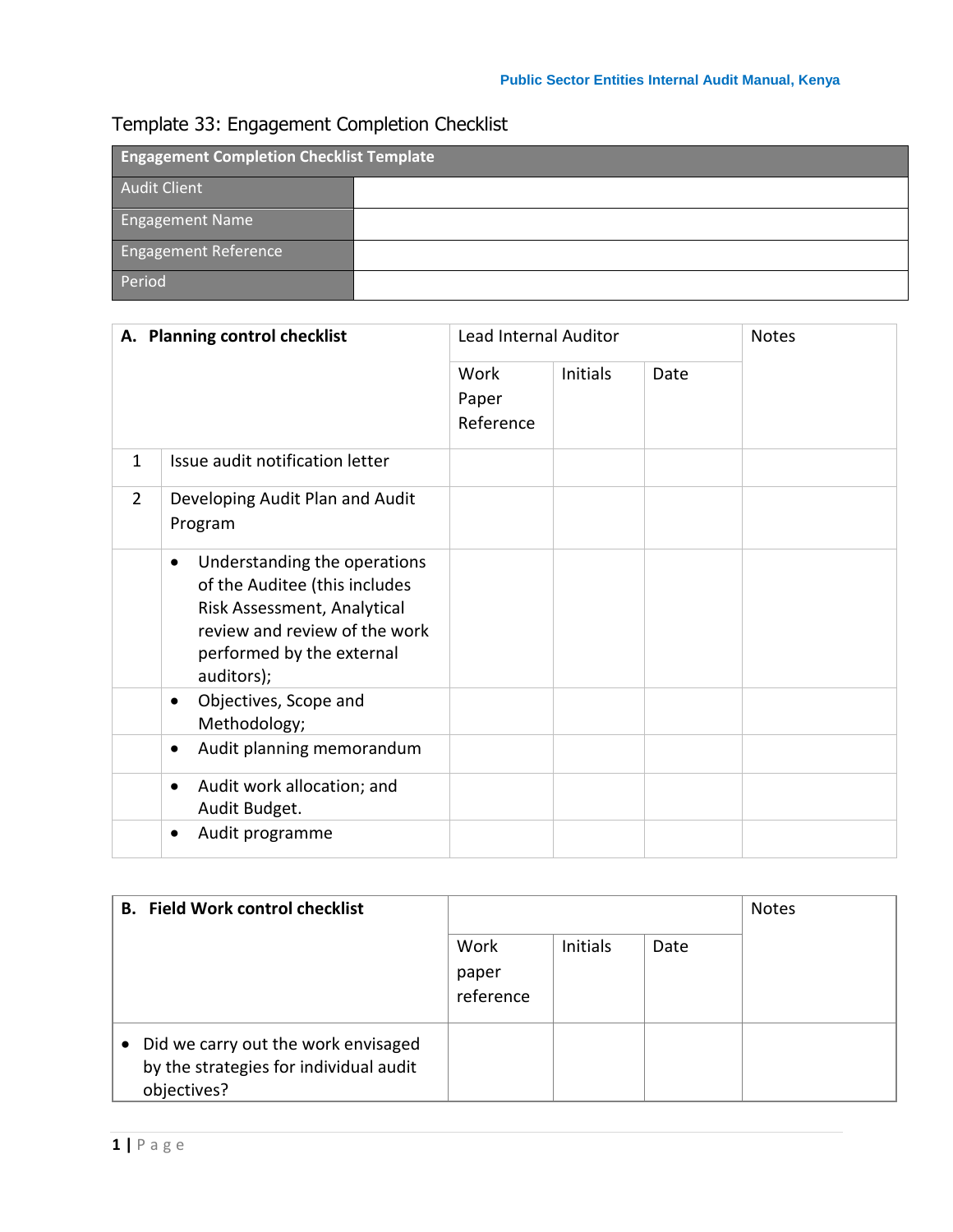| • Are conclusions adequately supported<br>by evidence contained in the file?                                       |  |  |
|--------------------------------------------------------------------------------------------------------------------|--|--|
| • Are work papers adequately laid out<br>and do they contain the information<br>required by the audit methodology? |  |  |
| Has there been a file review by the<br>team leader?                                                                |  |  |
| • Have all review points been cleared?                                                                             |  |  |
|                                                                                                                    |  |  |

| C: Pre- filing checklist                                             |     |     |     |
|----------------------------------------------------------------------|-----|-----|-----|
| 1. Work papers contain the following:                                | W/P | Yes | N/A |
|                                                                      | Ref |     |     |
| Audit work assignment and budget time budget<br>and milestone dates; |     |     |     |
| Audit notification letter;                                           |     |     |     |
| Audit programs approved by the HIA;<br>$\bullet$                     |     |     |     |
| Exit conference notes;                                               |     |     |     |
| Budget to actual variance analysis<br>$\bullet$                      |     |     |     |
| Record of control weakness                                           |     |     |     |
| Final report, cross-reference to findings;<br>$\bullet$              |     |     |     |
| 2. Work papers were:                                                 |     |     |     |
| Cross-referenced from the audit program;                             |     |     |     |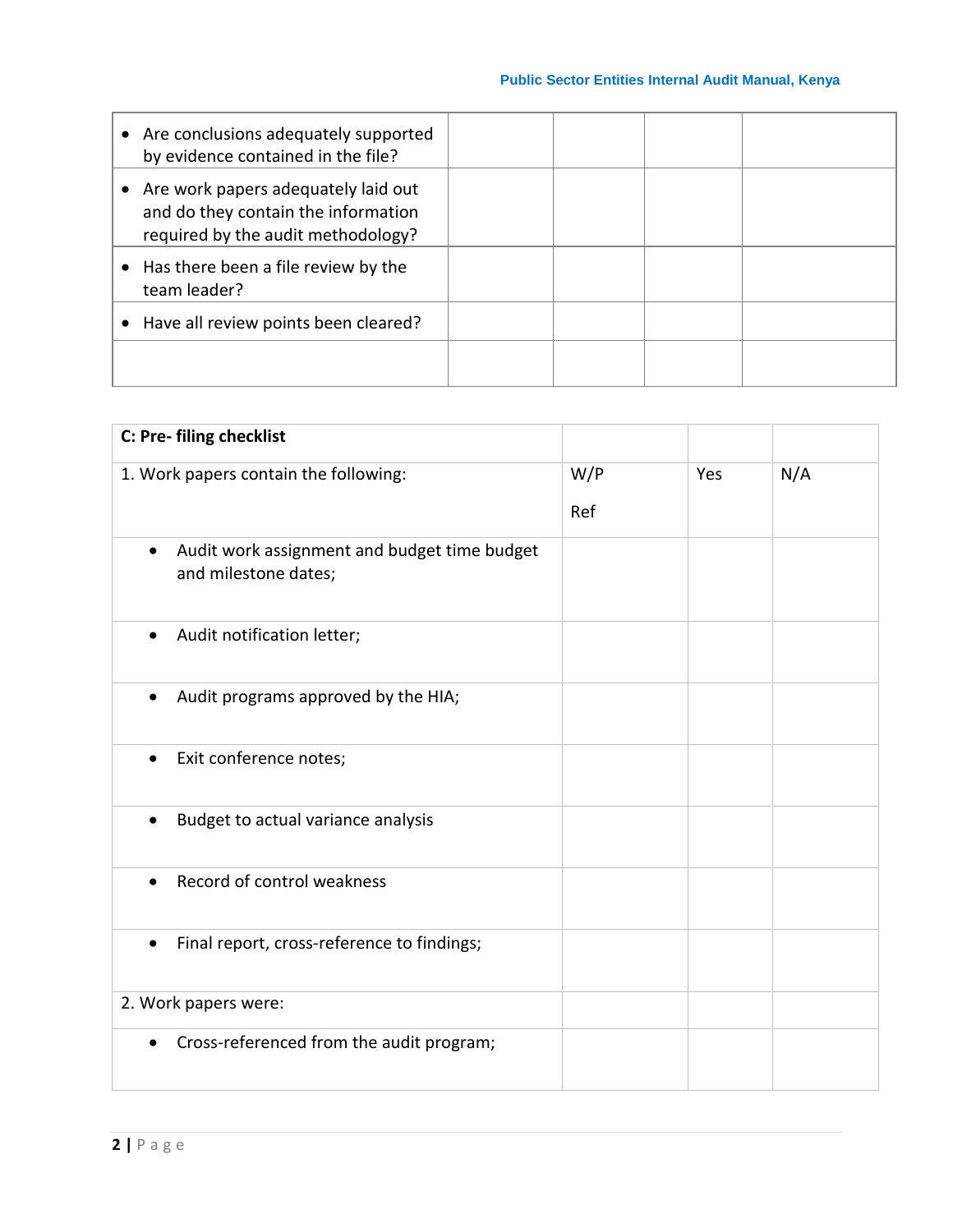| Signed off by the preparer and reviewer.<br>$\bullet$                             |  |  |
|-----------------------------------------------------------------------------------|--|--|
| 3. All versions of draft audit reports have been removed<br>from the work papers. |  |  |
| 4. Review notes have been removed from the work<br>papers.                        |  |  |
| 5. Extraneous materials have been removed from the<br>work papers.                |  |  |

| D: Audit Wrap up checklist                                                              |            |            |     |
|-----------------------------------------------------------------------------------------|------------|------------|-----|
|                                                                                         | W/P<br>Ref | <b>Yes</b> | N/A |
| Have the objectives of the audit been met?<br>$\bullet$                                 |            |            |     |
| • Are all significant issues included in the report?                                    |            |            |     |
| Has the report been discussed with management and<br>٠<br>management comments obtained? |            |            |     |
| Is the distribution of the report appropriate?<br>$\bullet$                             |            |            |     |

| E: Report pre-issue checklist                                                                  | Draft | Final | N/A |
|------------------------------------------------------------------------------------------------|-------|-------|-----|
| The audit report includes:                                                                     |       |       |     |
| Cover letter (cover letter for final audit report<br>$\bullet$<br>must be signed by the HIAU); |       |       |     |
| Title page;<br>$\bullet$                                                                       |       |       |     |
| Table of contents, if appropriate;                                                             |       |       |     |
| <b>Executive Summary;</b>                                                                      |       |       |     |
| Purpose of the audit, including scope and<br>$\bullet$<br>objectives as appropriate;           |       |       |     |